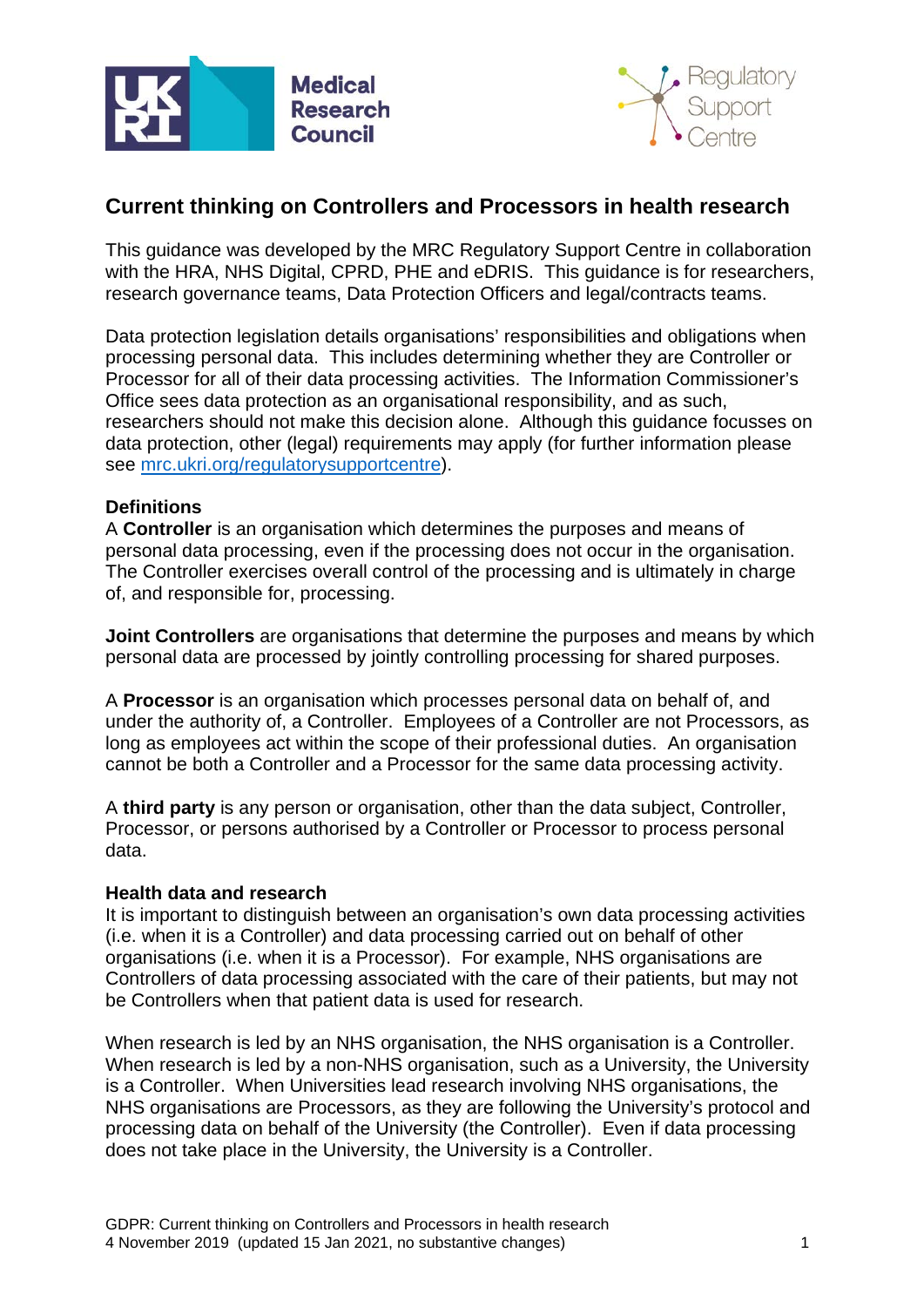In this context, Controller relates to data protection only. Other research considerations, such as intellectual property rights, publications rights, duty of confidentiality, are not relevant when considering whether an organisation should be a Controller.

In addition to data protection legislation, identifiable health information is subject to the common law of confidentiality, and therefore confidential information can only be disclosed within participants' reasonable expectations. NHS and other research organisations are responsible for ensuring that the duty of confidence is upheld when sharing confidential information for research. This is separate to data protection. For more guidance on confidentiality in research please see our [guidance on](https://mrc.ukri.org/documents/pdf/gdpr-lawful-basis-research-consent-and-confidentiality/)  [confidentiality.](https://mrc.ukri.org/documents/pdf/gdpr-lawful-basis-research-consent-and-confidentiality/)

## **How to identify whether an organisation is a Controller or a Processor?**

A Controller determines the purposes and the means of the data processing. As such, a Controller exercises overall control over the 'why' and the 'how' of the data processing. For health research, the Sponsor will [be a Controller,](https://www.hra.nhs.uk/planning-and-improving-research/policies-standards-legislation/data-protection-and-information-governance/gdpr-guidance/what-law-says/data-controllers-and-personal-data-health-and-care-research-context/) as the Sponsor determines the 'why' and the 'how' of the research, even when processing does not take place within the Sponsor's organisation.

However, this distinction is not always clear in collaborative research as responsibilities are generally shared between organisations. For example, the fact that one organisation processes personal data from another organisation does not necessarily mean that they are a Processor. They could be a Controller in their own right, depending on the degree of control they exercise over the data processing i.e. a research project could have a single Sponsor and several Controllers.

Although not exhaustive, below are some of the issues organisations should consider when determining who is Controller or Processor. This is an organisational responsibility (usually made by a Data Protection Officer) and shouldn't be made by research teams.

## **Controllers**

- decide to process personal data and the lawful basis for doing so
- determine the purpose(s) the data will be processed for
- choose what personal data to process and which individuals to process data about
- define how long to retain the data
- ensure that individuals are informed about the processing and decide how to respond to data subject rights requests. For example, being assured that NHS organisations have told patients about how their data is used for research
- apply any interpretation, exercise of professional judgement or significant decision-making about the data processing

The more of these kind of decisions an organisation takes, the more likely it is to be a Controller. For research, these decisions will be described in the protocol and detailed in the Controller / Processor agreement.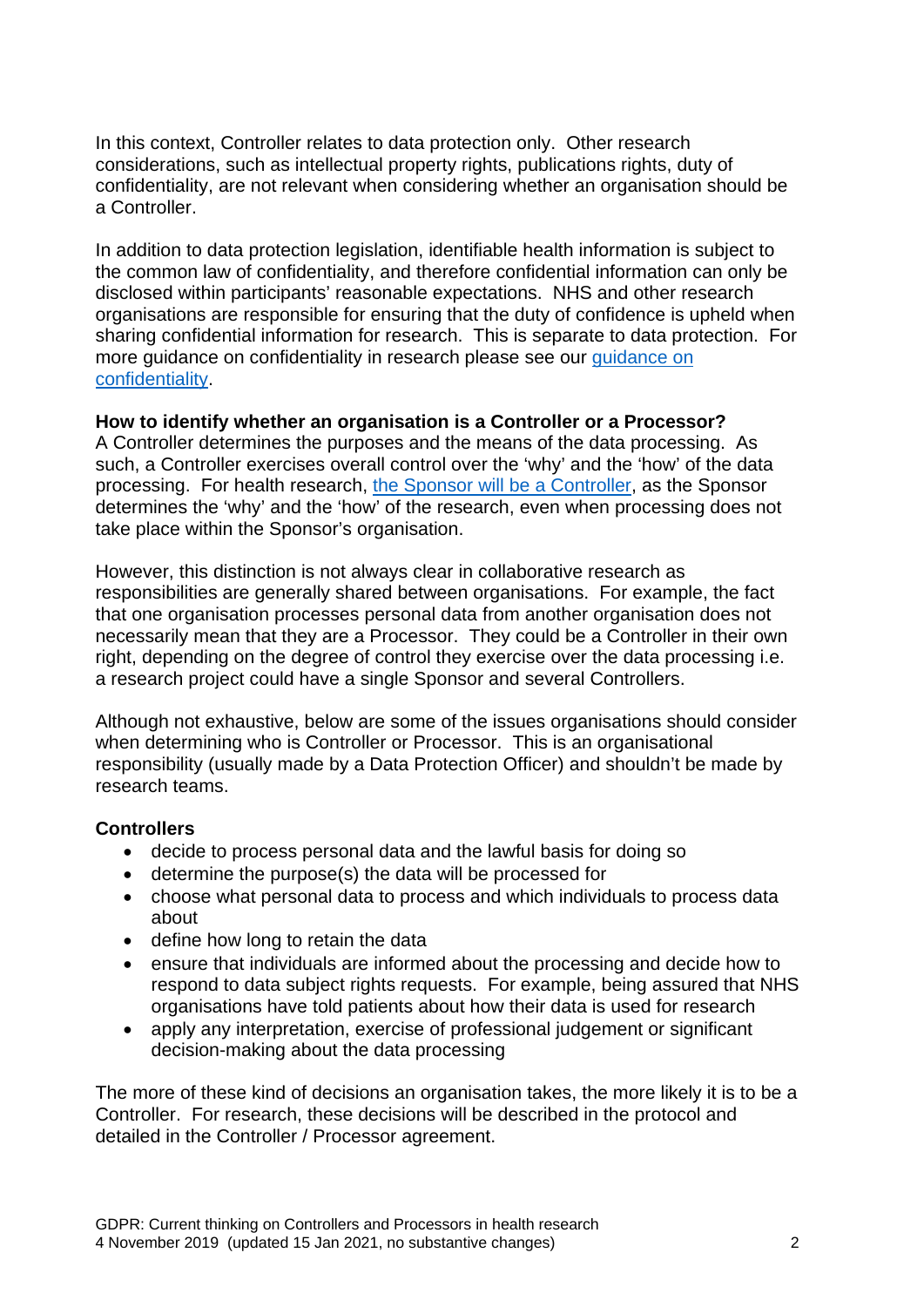## **Joint Controllers**

- define a common objective with another Controller regarding the processing
- process the same set of personal data and for the same purpose, as another **Controller**
- have common information management rules with another Controller

## **Processors follow the Controller's protocol and agreements, but may decide:**

- what IT systems or other methods to use to process personal data
- the details of the security measures to protect the personal data
- how it will transfer the personal data from one organisation to another
- how it will ensure it adheres to a retention schedule

## **Example 1**

A University sponsors a project to follow-up research carried out 10 years ago. The protocol involves sending participants' NHS numbers to a central NHS data source. The central NHS data source will link the NHS number to follow-up health data and send a dataset to the University.

The University and central NHS data source discuss the research. The central NHS data source decides that the data linkage does not require their significant expertise or interpretation and can be achieved by following the protocol. The Sponsor is a Controller as they have determined the purposes and means of processing personal data for the research i.e. they have decided:

- to process personal data and the lawful basis for doing so
- the purpose of the processing and how long to retain data for
- which items of personal data to process and which individuals to process data about

The central NHS data source is a Controller for processing data that it has collected for routine purposes. However, for the research it is a Processor, because the University, not the NHS data source, has decided what data to process and why and which individuals' data will be processed.

# **Example 2**

NHS Organisation A sponsors research that involves prospective collection of personal data from patients at NHS Organisation B, and retrospective collection of pathology results of these patients at NHS Organisation C. Anonymised data is then sent to NHS Organisation A.

NHS Organisation A is the Sponsor and therefore a Controller, even though no processing takes place within NHS Organisation A. NHS Organisations B and C are Processors as they will follow NHS Organisation A's protocol. NHS Organisations B and C are Controllers for processing the data that they hold for care. However, for the research they are Processors, as they process and provide the data that NHS Organisation A has decided it needs for the research.